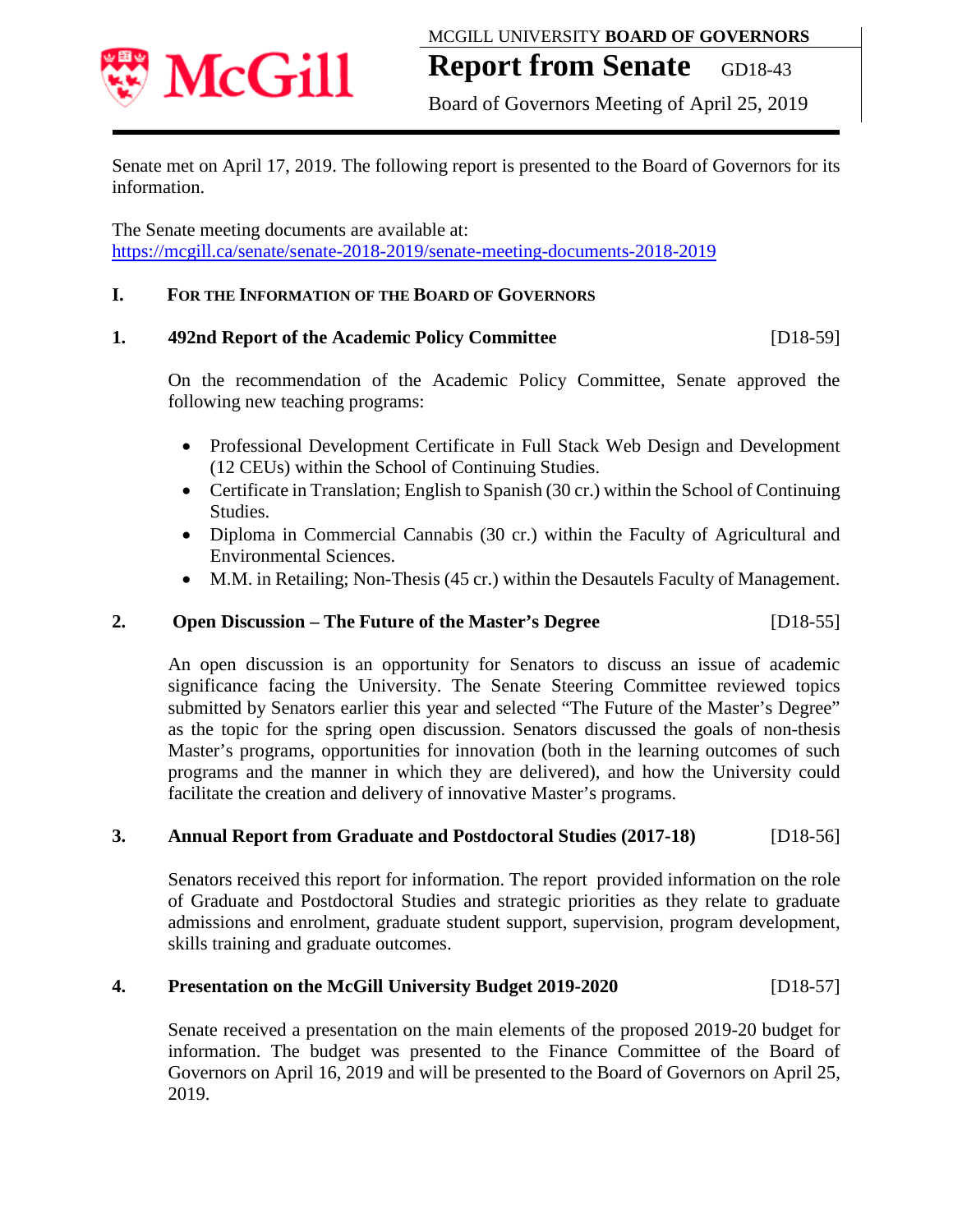## **5. Presentation of McGill University Master Plan** [D18-58]

Senate received this item for information. The McGill University Master Plan establishes a principled framework to guide the development of McGill's campuses in the short, medium and long term in support of the University's mission and priorities. The University Master Plan will be presented to the Building and Property Committee of the Board of Governors on May 16, 2019 and will be presented to the Board of Governors on May 23, 2019, along with the financial plan considered by the Finance Committee.

# **6. Report of the Senate Nominating Committee** [D18-60]

On the recommendation of the Senate Nominating Committee, Senate approved appointments of Senate representatives to committees arising from University regulations and advisory committees. Notably, the Professors indicated below will serve as Senate representatives on the advisory committees:

# • **Advisory Committee for the Possible Reappointment of the Dean of Agricultural and Environmental Sciences**

- Catherine Desbarats (History and Classical Studies, ARTS)
- Barbara Hales (Pharmacology & Therapeutics, MEDICINE)
- Galen Halverson (Earth & Planetary Sciences, SCIENCE)
- Jonathan Britt (Psychology, SCIENCE)
- Dusica Maysinger (Pharmacology and Therapeutics, MEDICINE) [alternate]
- Nathaniel Quitoriano (Materials Engineering, ENGINEERING) [alternate]

## • **Advisory Committee for the Possible Reappointment of the Dean of Graduate and Postdoctoral Studies**

- **-** Laura Nilson (Associate Dean, Graduate Education; Biology, SCIENCE)
- **-** Ian Strachan (Associate Dean, Graduate Education; Natural Resource Science, FAES / cross-appointed to Geography, SCIENCE)
- **-** Julie Côté (Kinesiology and Physical Education, EDUCATION)
- **-** Catherine Lu (Political Science, ARTS)
- **-** Lena Weman (Associate Dean (Acting), Graduate Studies in Music; Performance, MUSIC)
- **-** Celia Greenwood (Oncology; Epidemiology, Biostatistics and Occupational Health; Human Genetics, MEDICINE / Quantitative Life Sciences)
- **-** Meyer Nahon (Mechanical Engineering, ENGINEERING)
- **-** Thomas Durcan (Neurology and Neurosurgery, MEDICINE / MNI)
- **-** Gregor Fussmann (Biology, SCIENCE) [alternate]
- **-** Nancy Heath (Associate Dean, Research and Graduate Studies; Educational & Counselling Psychology, EDUCATION) [alternate]